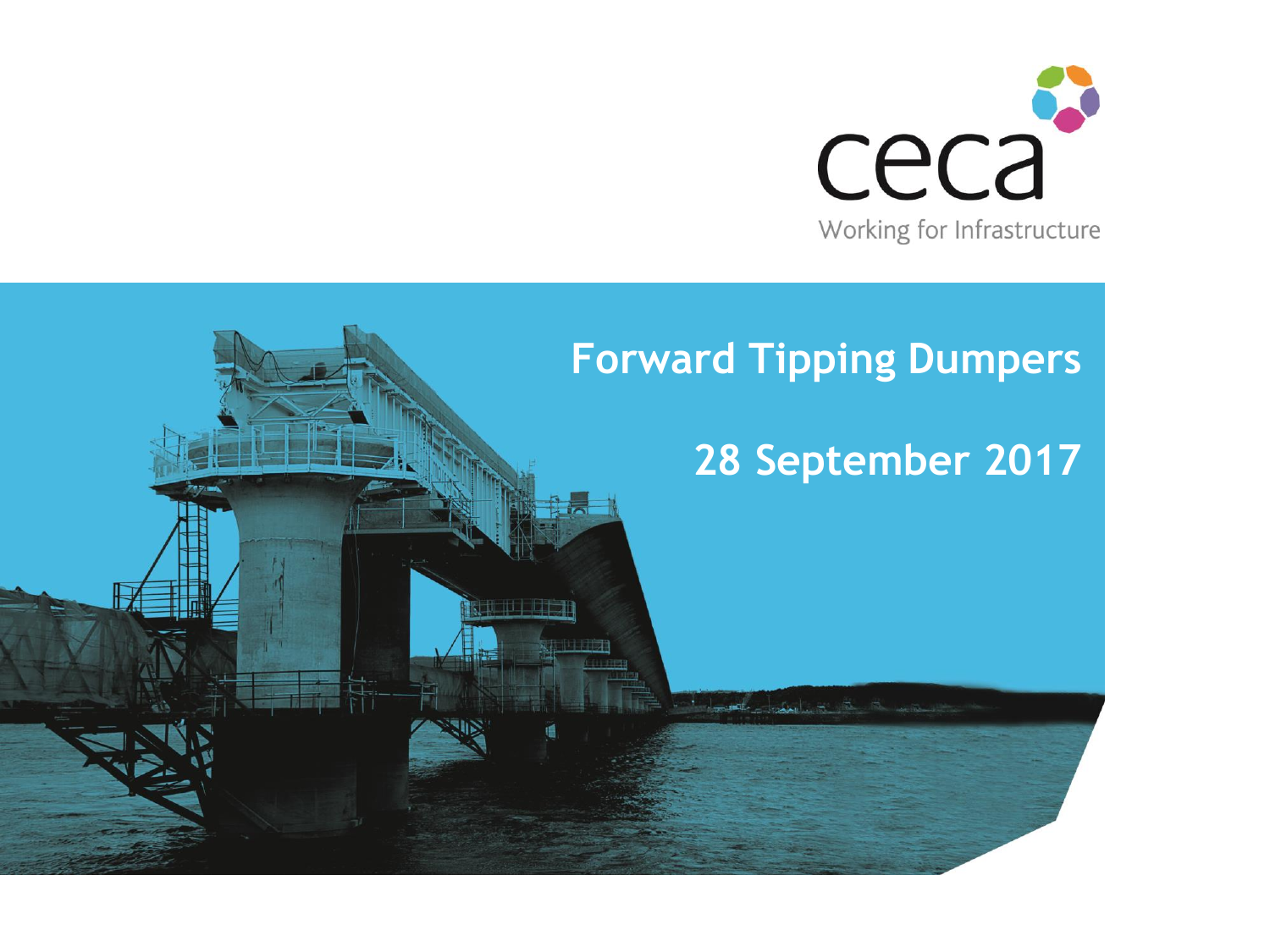

## **Background**

**Swindon – 26 January 2017**   $\blacktriangleright$ 

CECA asked to set up meeting to discuss potential specification for Forward Tipping Dumpers

**London – 17 March 2017** b.

Working group meets to consider potential options for spec

**London - 23 March 2017** ь

Proposals tested with group of leading contractors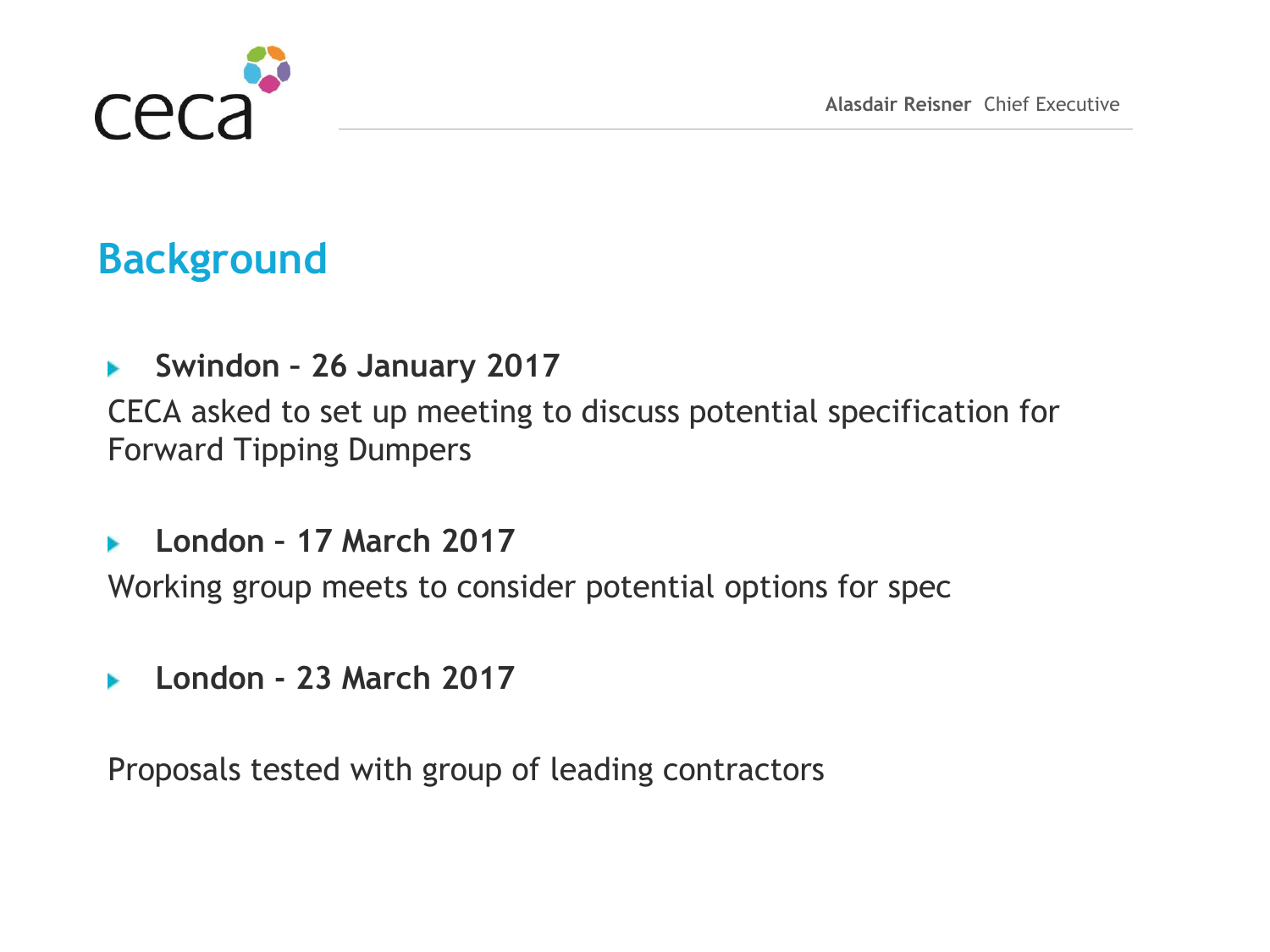

# **Key points**

- First priority should be to avoid accidents happening b.
	- Designing our risk Þ.
	- Improved management of sites Þ
	- Commit to best practice Þ.
	- Awareness of operators and operatives Þ.
- Tackle overturning  $\overline{\phantom{a}}$ 
	- Improving stability Þ.
	- Dealing with overturning risks ь
- Tackle individuals being struck by FTDs  $\overline{\phantom{a}}$ 
	- Improving visibility Þ.
	- Providing warningsÞ.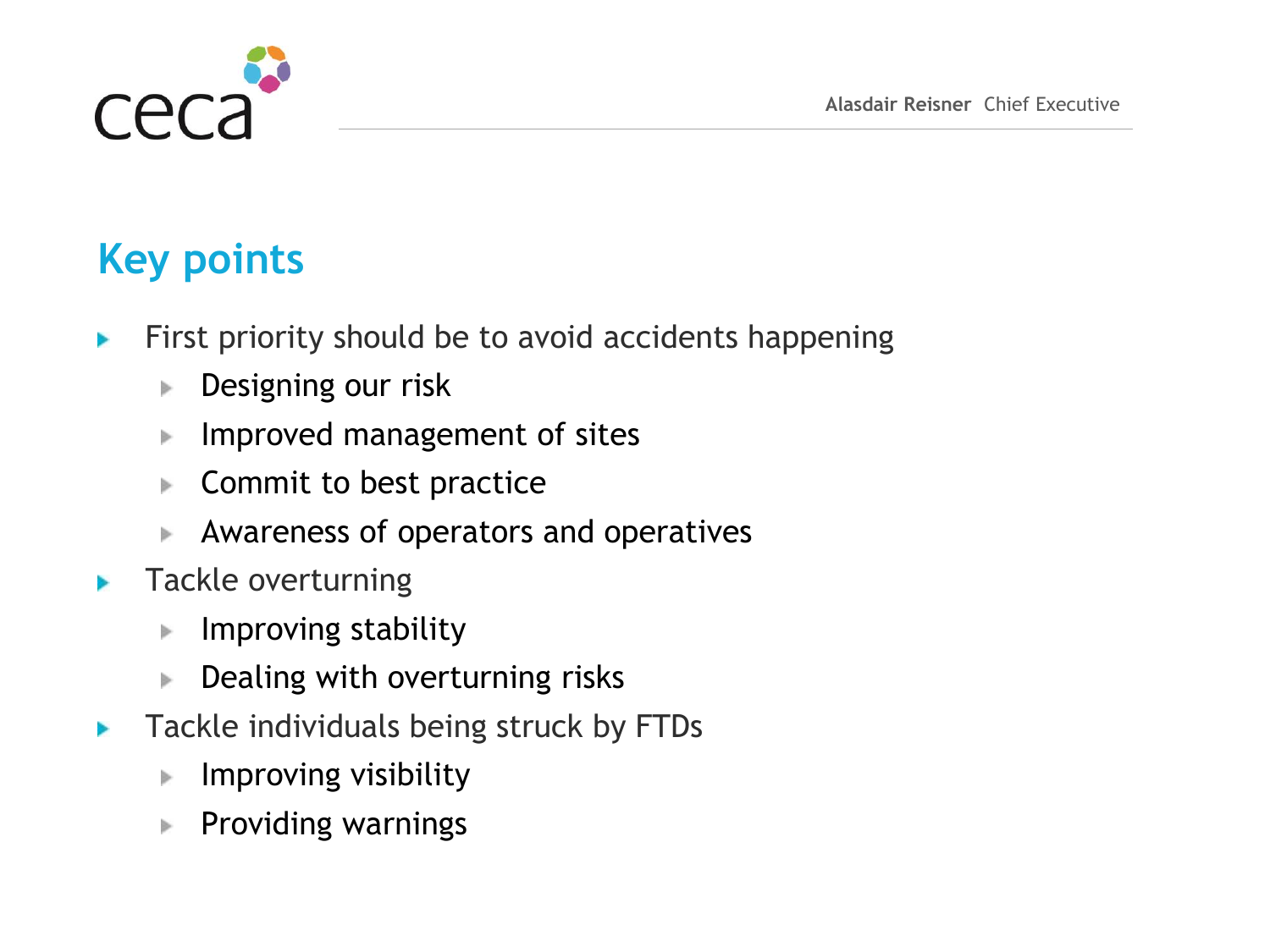

### **1 st Manufacturers meeting**

- Camberley 28 April 2017 Þ
- First discussion of specification proposals ▶
- Key points raised on: y.
	- $\blacktriangleright$  Cabs?
	- Inclinometers?
	- Tyre pressure?
	- Cameras/mirrors?
- Request for better data on real priorities for industry y.
- Request for information from manufacturers about ▶ viability of proposals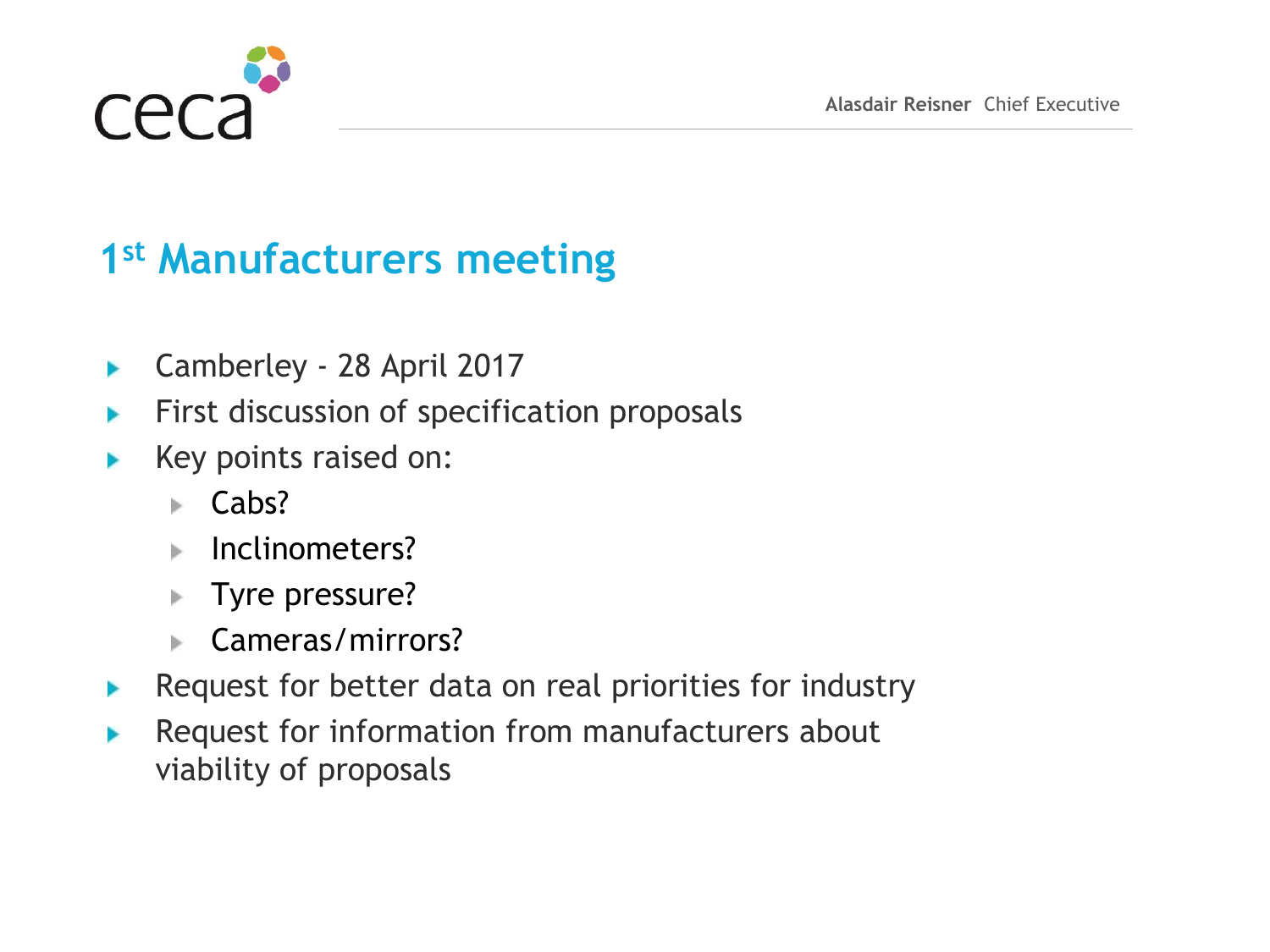



#### **Survey**

- Two surveys open from 1 May 31 May 2017 Þ
- Industry Survey Þ
	- 132 responses from contractors, clients, plant hire Þ. firms and housebuilders
- Manufacturers survey  $\blacktriangleright$ 
	- $\blacktriangleright$  5/6 manufacturers responded to the survey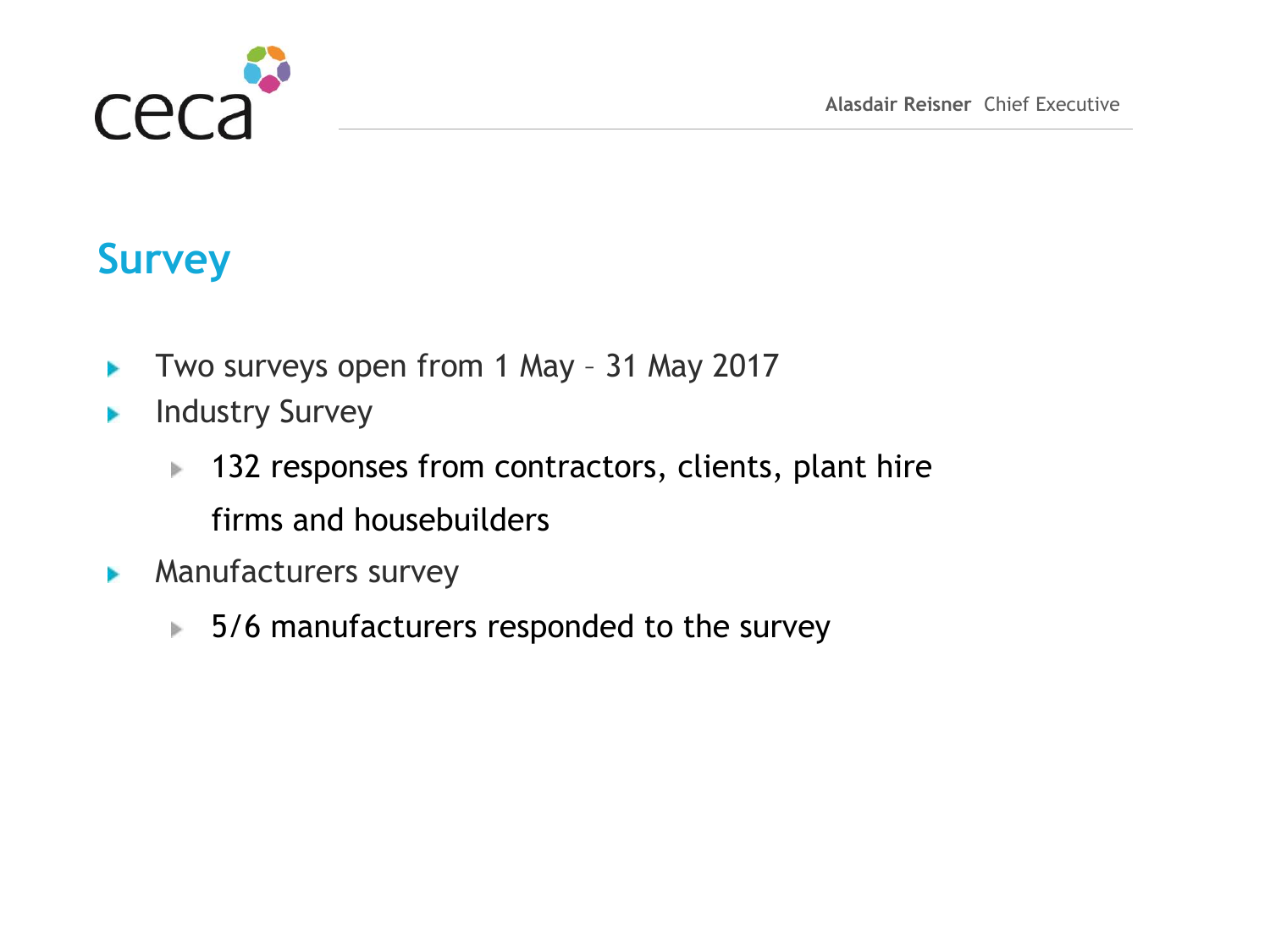

#### **Survey**

- Respondents asked to prioritise 19 proposed options:
- 1. Keyfob/pincode to ensure 8. Hi-viz lap and shoulder only designated operator uses dumper
- 2. Safer' tyres to prevent rapid deflation
- 3. Tyre pressure indicators
- 4. Use of inclinometer with warning
- 5. Full cab
- 6. Air-conditioning in cab
- 7. Impact protection to allow loading with operator in cab
- belt attached to seat
- 9. No-start where seatbelt undone
- 10. Audible warning if seatbelt 16. Audible alarm on starting comes undone and moving
- 11. Weighloader to avoid overloading
- 12. Lowering the centre of gravity
- 13. Rotating cab to allow driving with clear field of vision
- 14. Use of cameras/mirrors to provide 360 degree vision
- 15. Alarm if skip lifted while travelling
- - 17. Collision avoidance system
	- 18. Hydraulic handbrake
	- 19. Shatterproof windscreen and wipers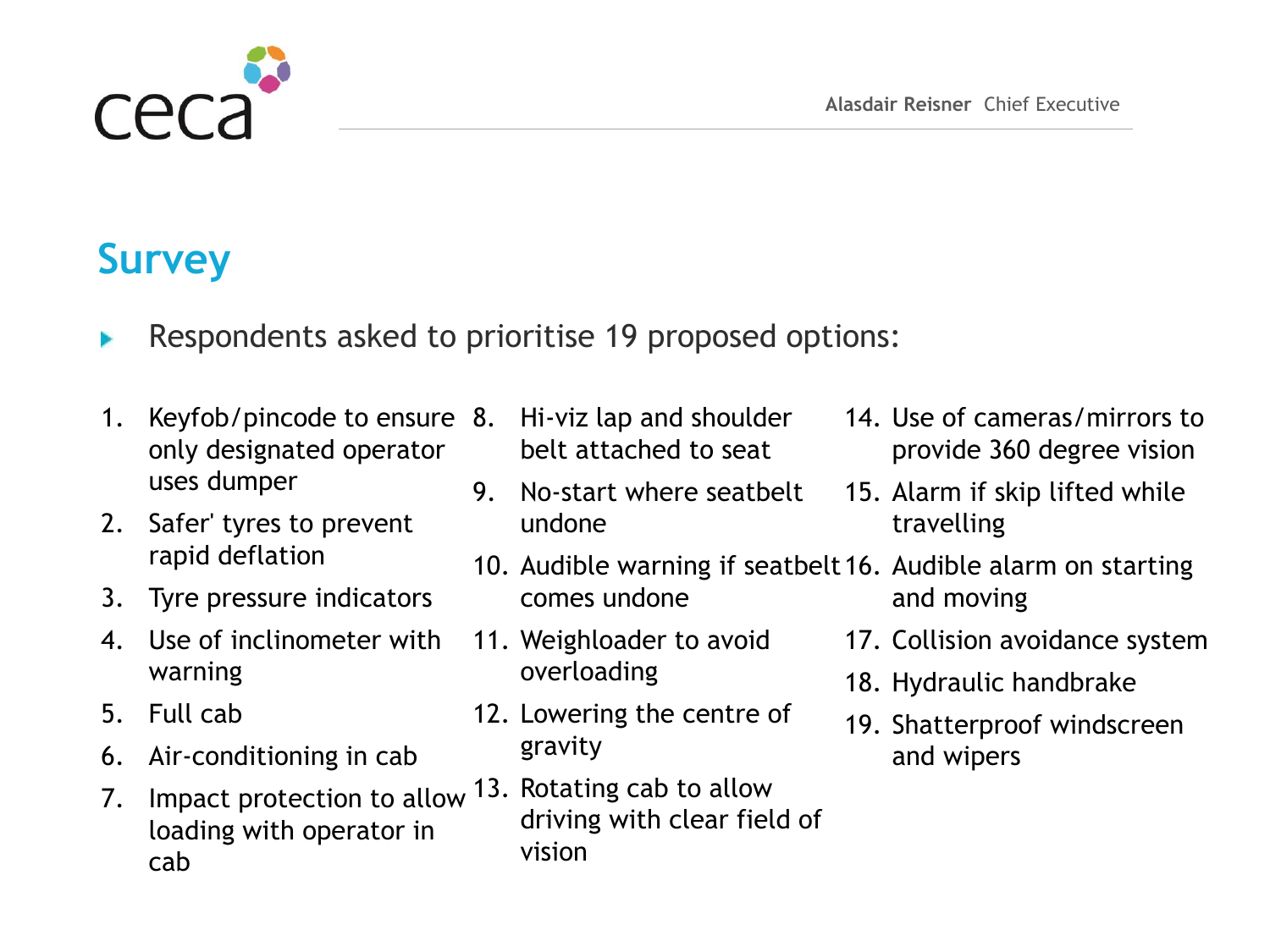

## **Industry response**

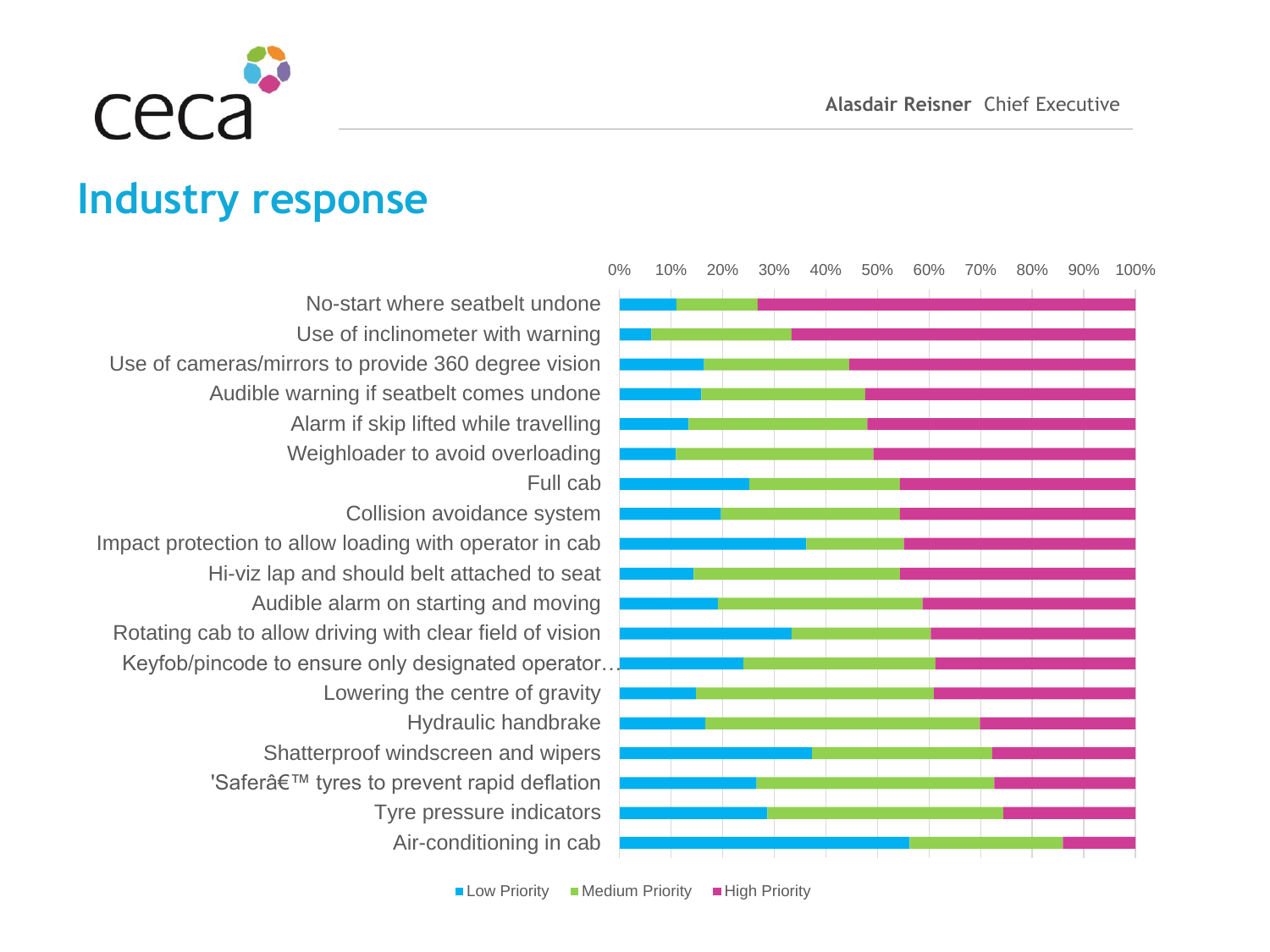

#### **Manufacturers response**

Safer tyres to prevent rapid deflation Weighloader to avoid overloading Tyre pressure indicators Use of inclinometer with warning Rotating cab to allow driving with clear field of vision Lowering the centre of gravity Impact protection to allow loading with operator in cab Shatterproof windscreen and wipers Keyfob/pincode to ensure only designated operator… Audible warning if seatbelt comes undone Alarm if skip lifted while travelling Audible alarm on starting and moving Air-conditioning in cab No-start where seatbelt undone Hydraulic handbrake Use of cameras/mirrors to provide 360 degree vision Full cab Hi-viz lap and shoulder belt attached to seat Collision avoidance system



We already offer this We could offer this quickly (< 1 year) This would take longer to offer (>1 year) This is unlikely to be viable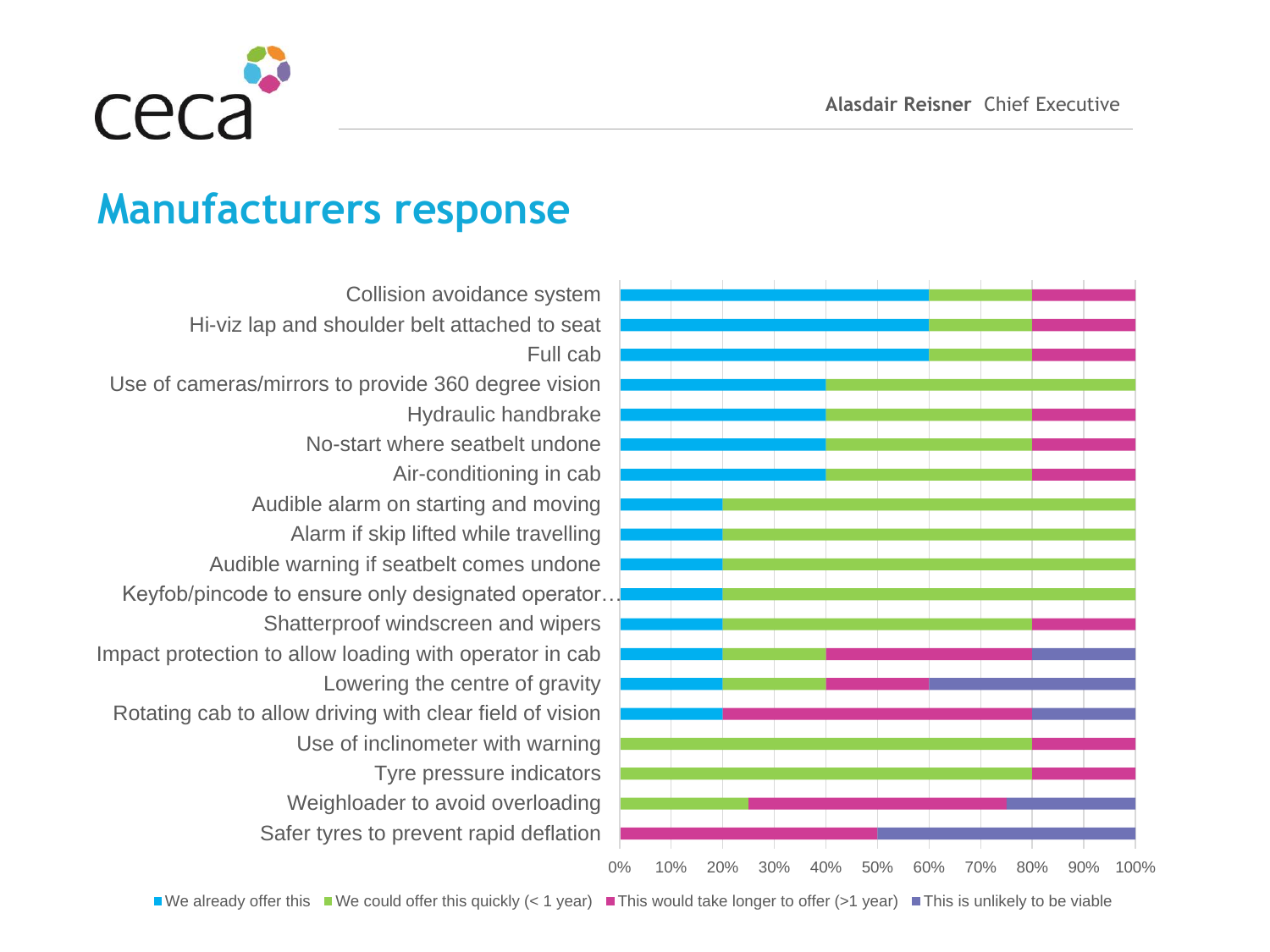

## **2 nd Manufacturers meeting**

- Plantworks 6 June 2017 y.
- Discussion of survey findings ▶

#### SUPPORTED y.

- No drive where seatbelt undone/warning if undone in operation b.
- Standard colour seatbelt attached to seat
- Provide clear field of vision b.
- $\blacktriangleright$  Provide collision avoidance
- Improve stability of dumper Þ
- Alarm on startingb.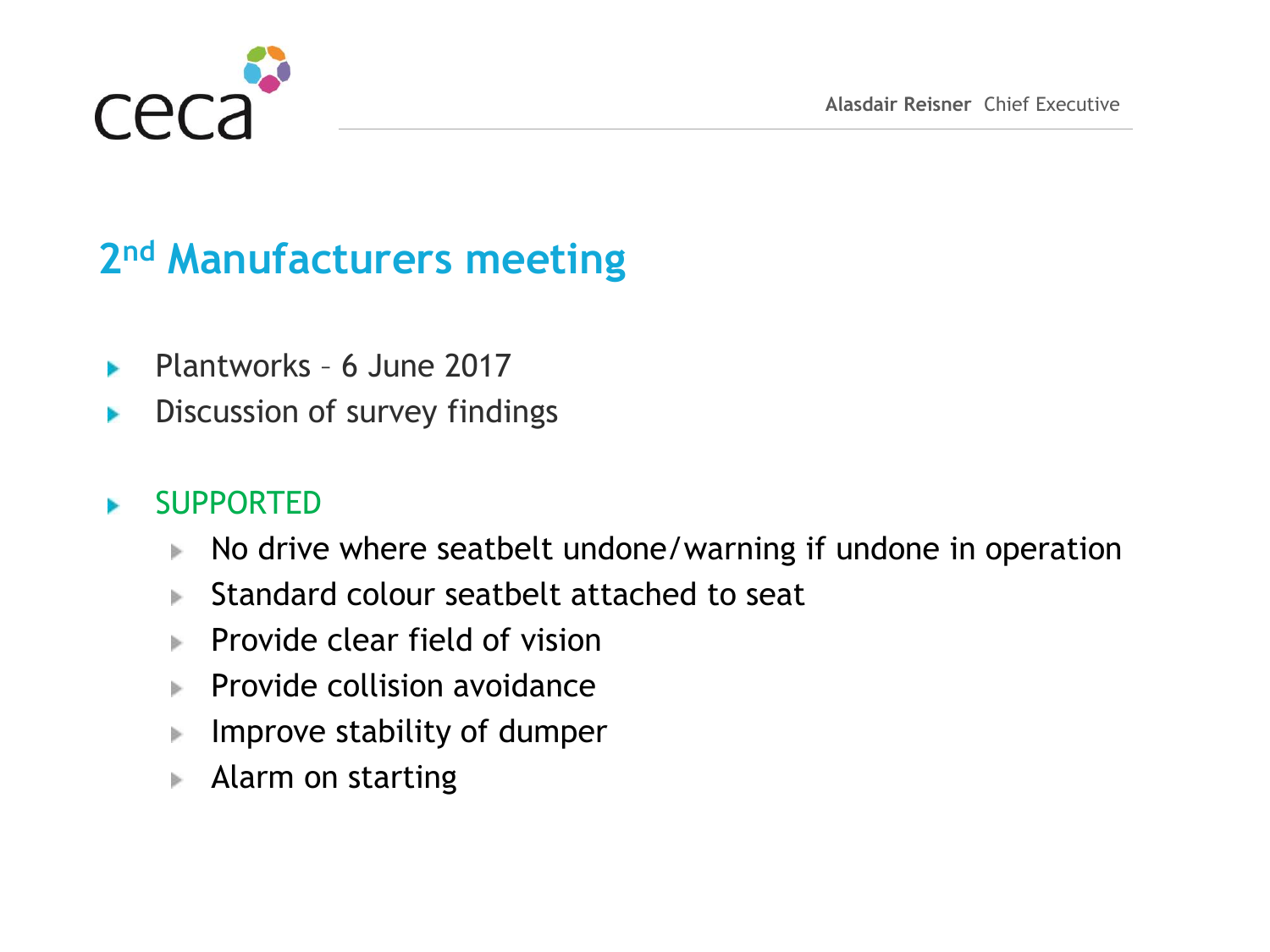

# **2 nd Manufacturers meeting**

#### REQUIRES FURTHER WORK ×

- Provision of inclinometer
- Alarm where skip raised during travel Þ.
- Full cab with impact protection Þ.

#### NOT TAKEN FORWARD y.

- Weighloader þ.
- Safer tyres/pressure monitors Þ
- Hydraulic handbrake Þ
- Air conditioningþ.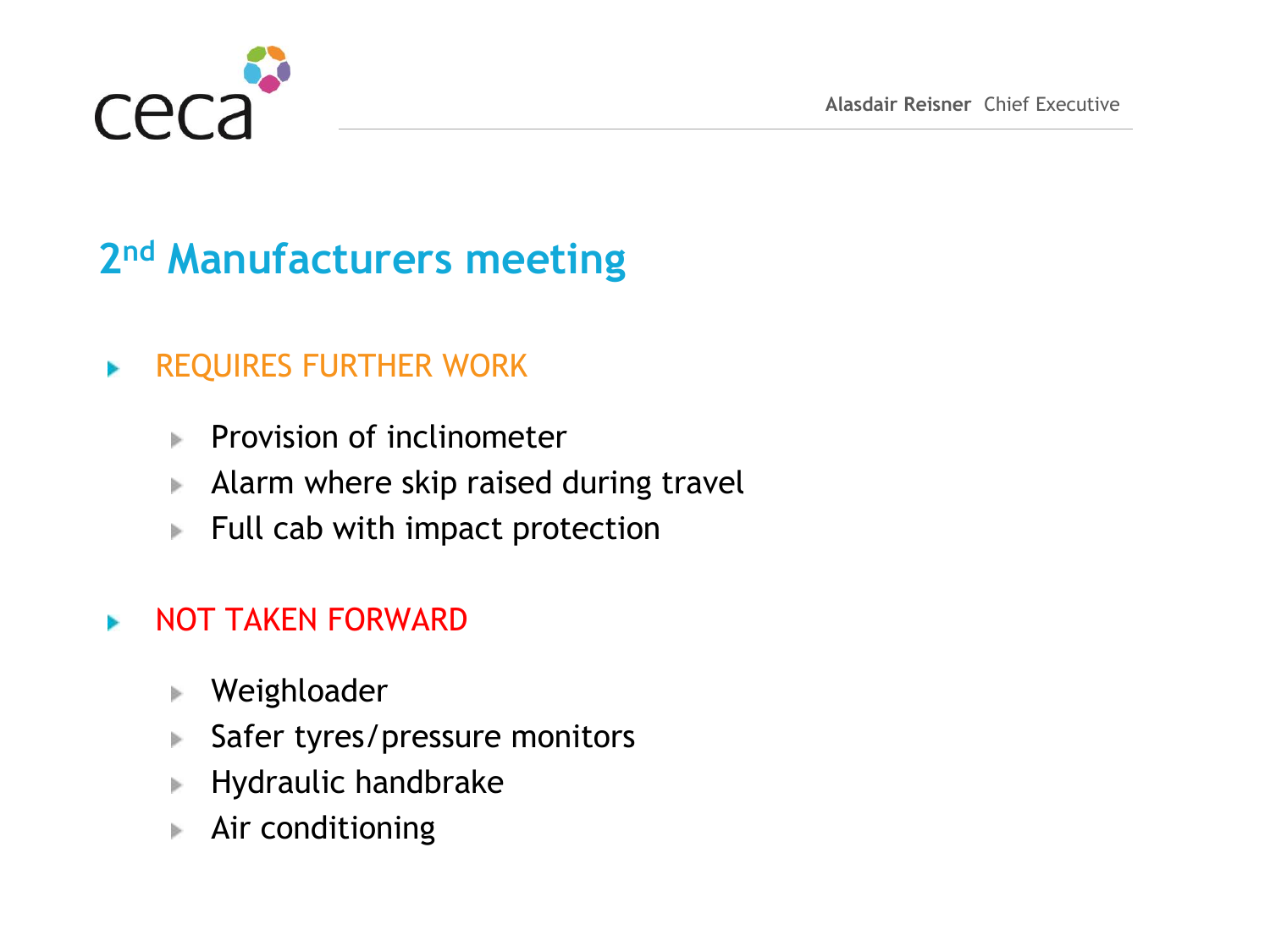

## **Where do we go from here?**

- Great progress in a short time Þ
- Strong support from across industry ▶
- Need to engage the wider industry Þ
- Propose awareness campaign from Q4 2017 onwards ▶
- Provide website to allow industry to find information, þ. and to coordinate future activities
- Structure based on 6 principles…b.